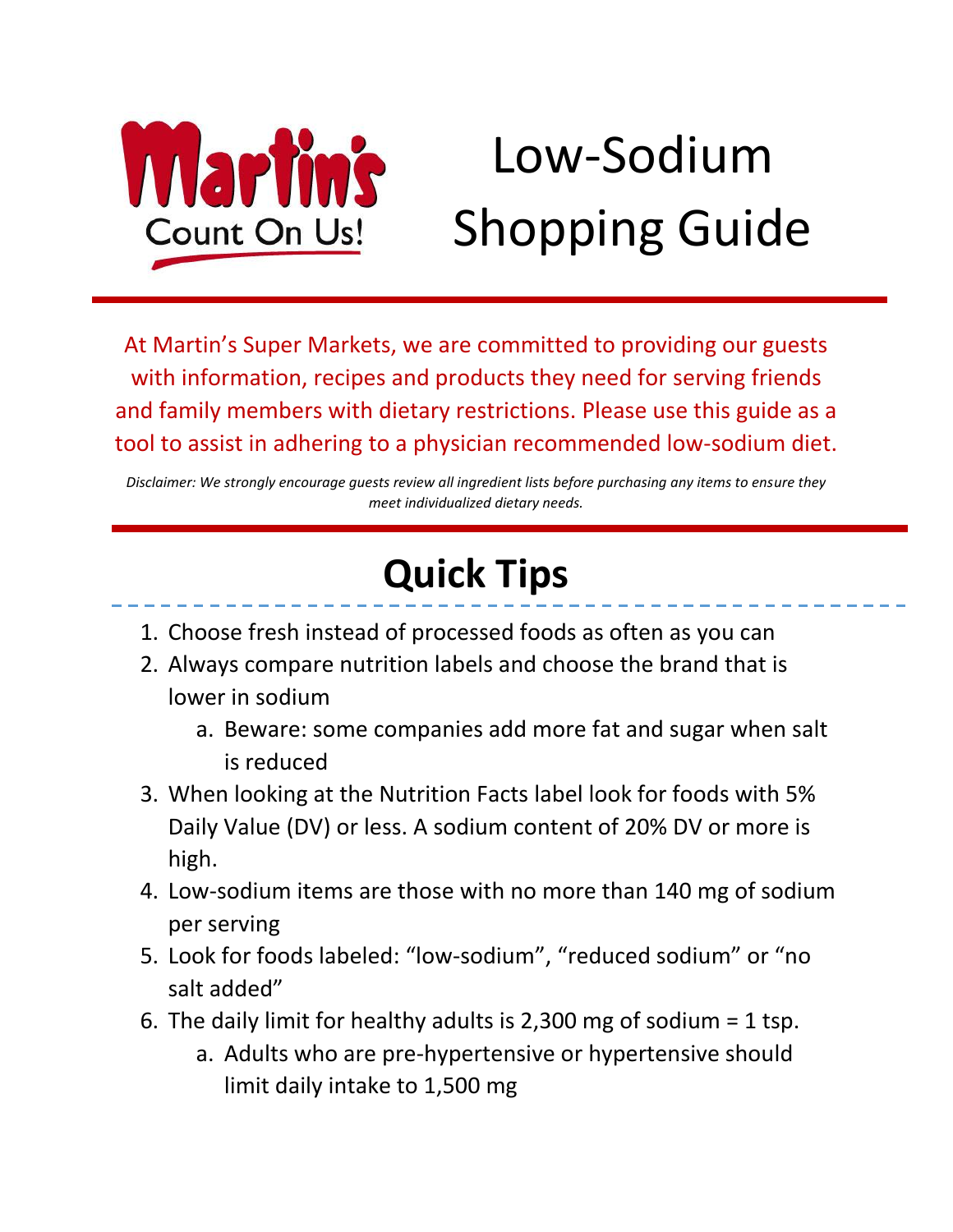# **Fruits and Vegetables**

Avoid all regular canned vegetable and vegetable juices, pickled products (olives, pickles, sauerkraut), packaged mixes (ex: tater tots or scalloped potatoes), prepared pasta sauces and salsa.

- All fresh fruits and vegetables are naturally low in sodium  $\odot$
- Frozen vegetables without added salt or sauces
- Fresh potatoes, frozen hash browns
- Canned vegetables labeled "low sodium" or "no salt added"
- Low-sodium vegetable juice
- Low-sodium jarred pasta sauce or "no added salt" canned tomato sauce
- **Note**: Drain and rinse canned foods to help reduce sodium
- **Products to Locate**: Bolthouse Farms Italian Dressing, Fresh Pico de Gallo or Salsa, Newman's Mild Salsa, Bona Vita Fra Diablo Pasta Sauce, Victoria's Low Sodium Marinara Sauce

## **Breads, Grains, & Cereals**

When cooking rice or pasta, do not add salt. Packaged, seasoned rice or pasta mixes are typically high in sodium. If you must use, try using % of the seasoning packet when preparing. Avoid bread and rolls with salt on top, quick breads and pancake/waffle mixes, and croutons.

- Whole wheat rice and pasta
- Unsalted popcorn, chips and pretzels
- Low-sodium corn tortillas
- Breads and rolls without salted tops
- Oatmeal (unflavored)
- **Products to Locate:** Ezekial Low Sodium Bread (frozen section), Triscuit Hint of Salt Crackers, Snyder's Unsalted Pretzels, Nut Thins Hint of Salt, Wasa Crackers, Mission Corn Tortillas, Boom Chicka Pop Popcorn, Skinny Pop Popcorn, Tostitos Oven Baked Lays, Garden of Eatin' Blue Chips No Added Salt, Unsalted Saltines

#### **Meat, Beans, & Nuts**

Choose fresh meat when possible. Limit intake of smoked, cured, processed meat (hot dogs, sausage, bacon), canned meats (ex: spam), and cold-cuts. Limit intake of pre-seasoned or marinated meat and seafood.

- Fresh or frozen lean meat and seafood: skinless poultry, pork tenderloin/chops, beef sirloins
- Low-sodium canned fish
- **•** Eggs and egg substitutes
- Unsalted nuts, seeds and nut butters
- Dried peas and beans or "no added salt" canned beans varieties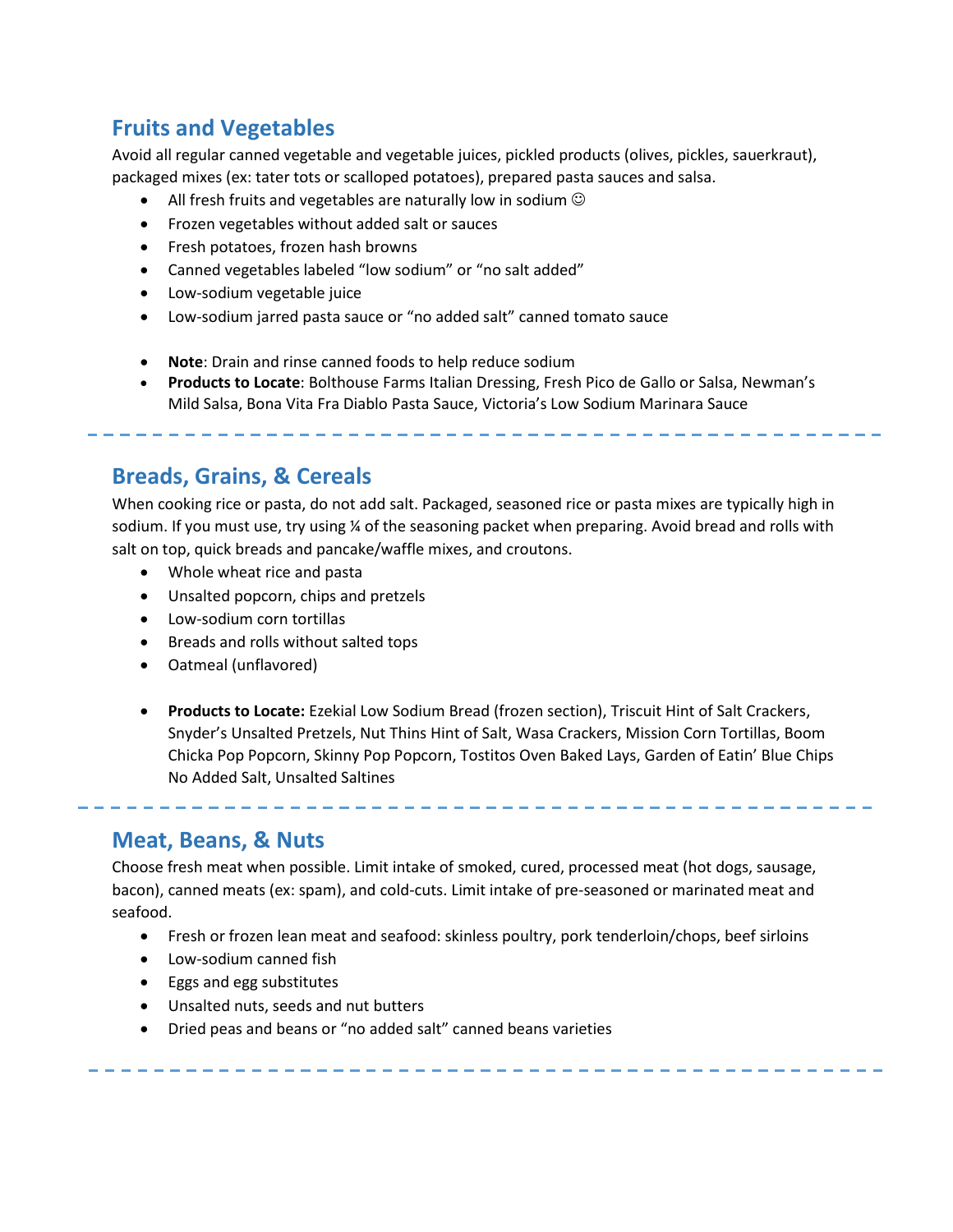# **Dairy Products**

Be sure to check the labels on cheese, which is often high in sodium. Try to find varieties with less than 150 mg of sodium. Processed cheese, cottage cheese and buttermilk are high in sodium.

- Low-fat milk or yogurt
- Low-fat, low-sodium cheese, cream cheese, ricotta cheese and mozzarella
	- o Swiss, parmesan, and mozzarella cheese are lower in sodium

## **Soups & Broths**

- Low-sodium canned and dehydrated soups, broth and bouillon
- Homemade soups, made without added salt
- **Products to Locate**: Healthy Valley Organic No Added Salt Soups, Swanson's Unsalted Chicken and Beef Broths, Imagine Low Sodium Vegetable Broth

## **Dressing & Condiments**

Soy sauce, seasoning salts, horseradish, barbeque and Worcestershire sauce are often high in sodium. Compare labels for mayo and mustard.

- Low-sodium or homemade dressings
- Unsalted margarine and spreads
- Vegetable oils (canola, olive)
- Low-sodium or "no salt added" ketchup
- Vinegars
- **Products to Locate:** Coconut Aminos (Soy Sauce Alternative), 3Zeros Italian Dressing

#### **Seasonings**

- Pepper
- Herbs, spices or salt-free seasonings
- Lemon or lime juice
- **•** Garlic and ginger
- **Products to Locate**: Mrs. Dash (any variety)

#### **Frozen Entrée**

Try to limit intake of frozen entrees and frozen pizza. They are often loaded with sodium. Always compare labels and limit entrees to those with less than 600 mg or 30% of your Daily Value of Sodium.

**Products to Locate**: Smart Made, Amy's Light in Sodium, Healthy Choice